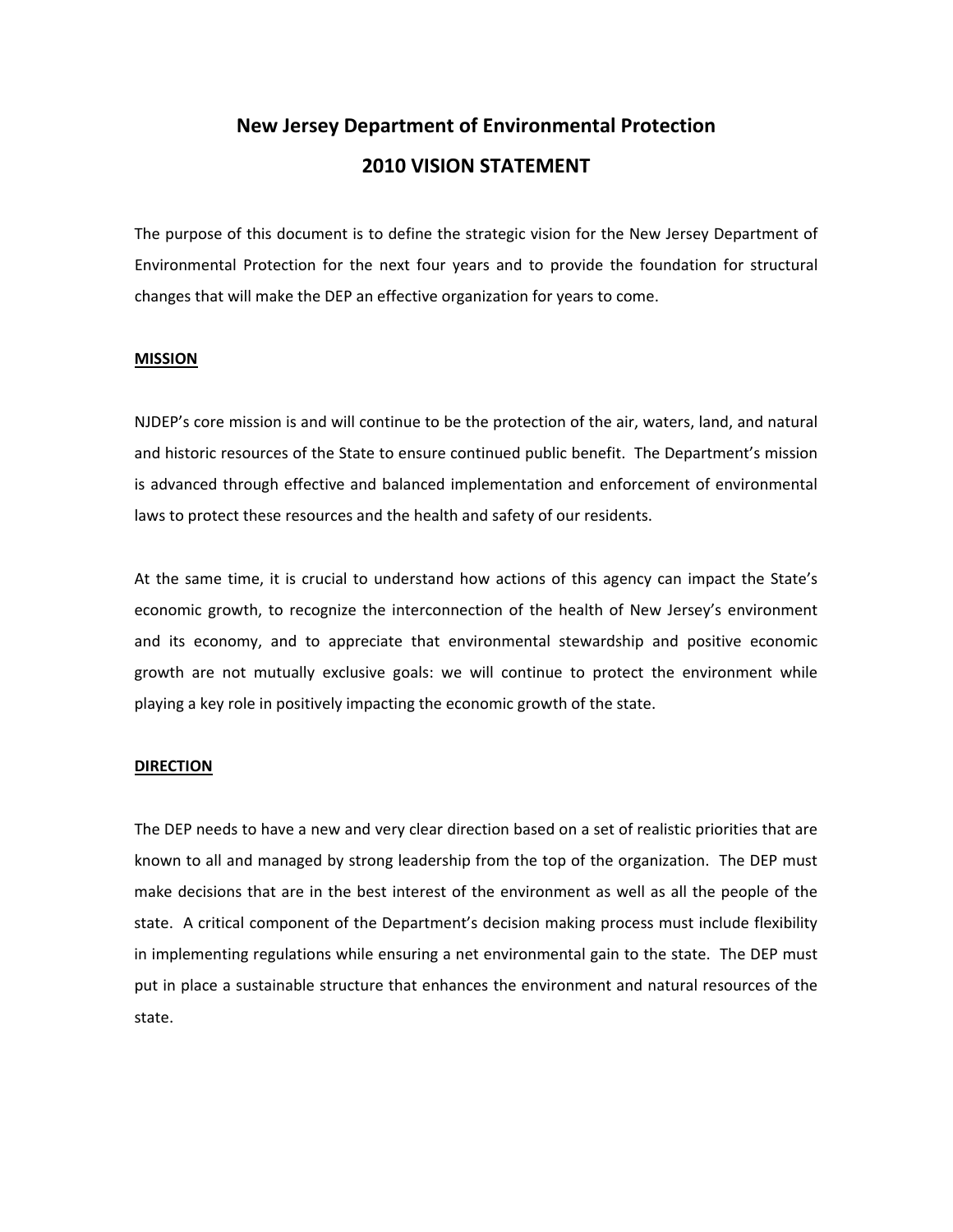Over the years, the DEP has garnered a reputation as a hindrance to economic growth in the State. This notoriety does not need to be the case, as clearly there are multiple examples of projects approved by the Department that have enhanced the economy. Unfortunately, there is also an equal or greater number of examples where project delays due to unreasonable regulatory hurdles or untimely Department decisions greatly increased project costs or thwarted an otherwise worthy project. Therefore, all managers and staff must develop a greater recognition of how their actions and processes can affect an outcome, and seek ways to provide more expeditious decisions. We must make permitting and inspection of individuals, businesses, governmental bodies and other organization both timely and predictable, basing our decisions on science, data, facts and cost-benefit analyses. All entities interacting with the DEP must be treated fairly and as our customers. Our actions must be transparent and we must be accountable.

A top priority for the DEP will be to establish a culture that performs efficiently, elevates customer service and manages through the effective use of metrics.

The people of the DEP are its greatest asset and pivotal in ensuring achievement of the Department's vision and goals. Management and staff must function as a team to create a positive work environment: a workplace environment that provides for fair and equitable treatment of all DEP employees, fosters professional growth, and thrives with diversity. Additionally, the agency must recognize the needs of and treat all Department stakeholders with respect.

To effectuate tangible reform, the culture outside of the Department must also change. External stakeholders also play a role in efficient and effective environmental protection. Permit applicants and their consultants must make timely, quality submissions consistent with the Department's regulations in order to expect predictable agency actions that meet with project schedules. Clearly there is a larger profit to be made by consultants preparing and submitting multiple documents iteratively; it is not uncommon for initial submissions to be substandard and facially inconsistent with Department regulations. Often, this practice also jeopardizes the availability of public and private investment in projects to the detriment of economic growth and development. This practice further encumbers processing time and contributes to the

 $-2 -$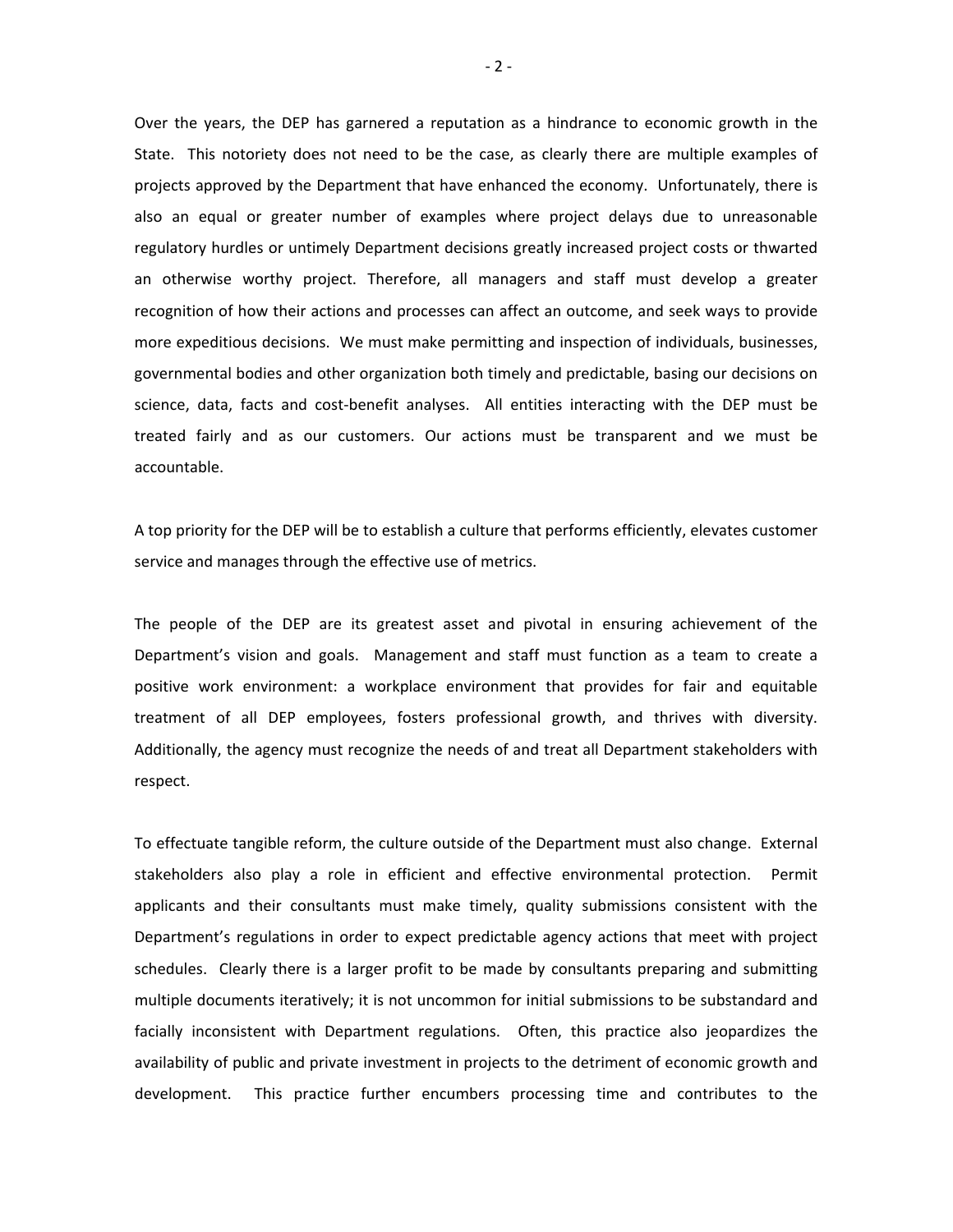Department backlog. All external stakeholders must strive for full compliance, not "trying to get a better deal".

The DEP must change the view that it is an obstacle to both economic growth and environmental protection and that its processes do not address the needs of the regulated community and general public. The DEP must incorporate economic analysis into its decision-making processes. This does not mean that economic factors override environmental factors; however, a realistic assessment of potential environmental gain and public health advancement must be measured against the economic impact.

The Department also needs to make the regulatory process more efficient and take greater advantage of information technology to advance our mission and streamline our business processes. The DEP needs more flexibility in its permitting process because one size does not fit all. The DEP needs to rely more on permitting by rule, general permitting and electronic submittal and approval processes.

The parks and wildlife areas of the state are treasured assets and need a long‐term plan to ensure their viability, maintenance and continued access to all residents of New Jersey.

The DEP must play a key role in shaping environmental policy for the Administration and collaborating with the Legislature to create legislation (not just reacting to bills introduced). At the same time, the Department must regain its status as an innovator and national leader in environmental protection.

#### **CHALLENGES**

Over the years, the Department has faced many externally imposed obstacles that have challenged its ability to execute its duties in an effective and efficient manner.

The Department historically has been subject to too many legislative mandates, often emanating from "crisis of the day" responses to current issues rather than well articulated long-term considerations that advance environmental protection and stimulate healthy economic growth.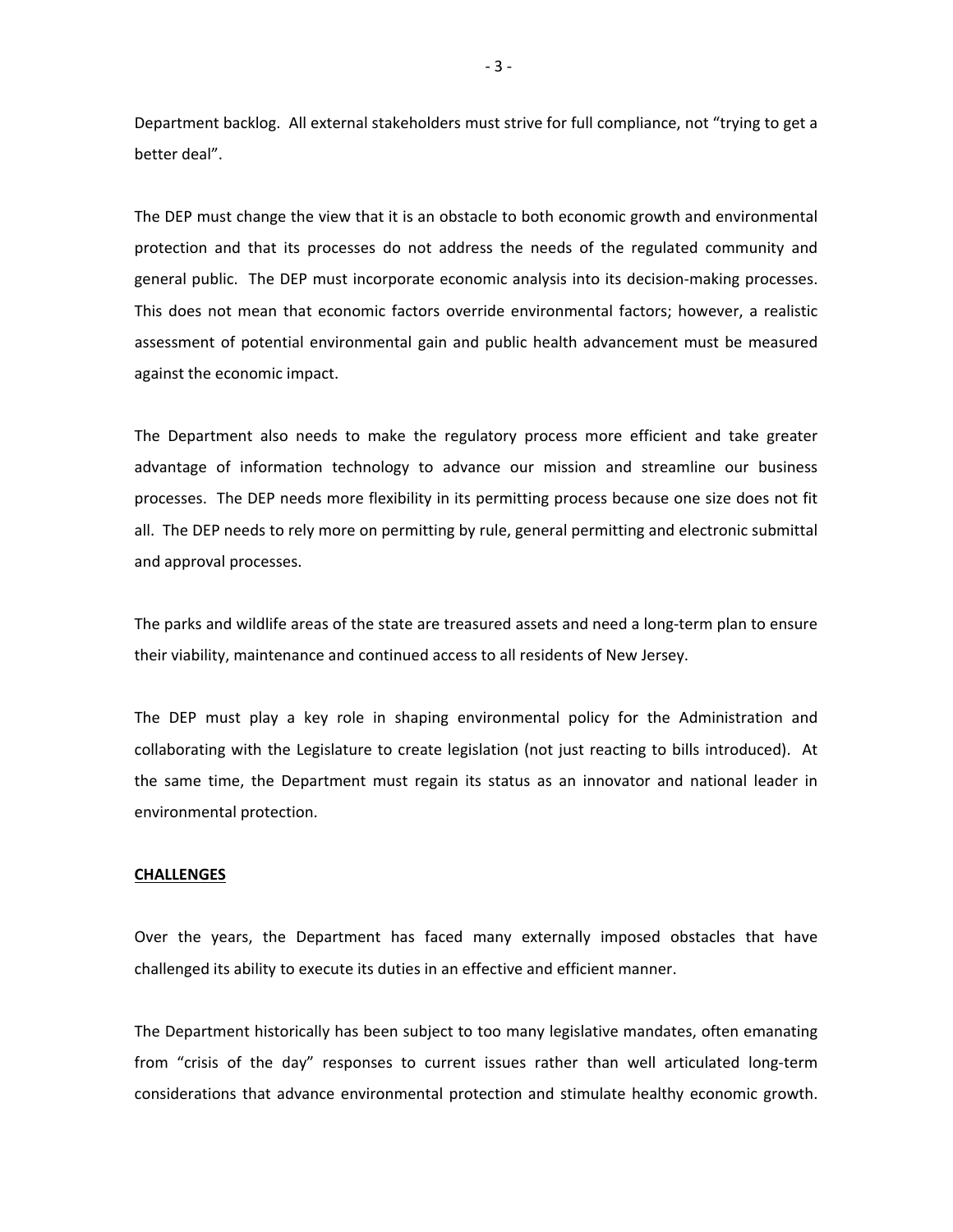Many of these mandates have been unfunded, thus requiring the shifting of limited resources to programs that do not address mission‐critical priorities. Statutes and associated regulations are outdated or even contradictory. There have been approximately 450 new Federal and State laws that have affected the DEP over the past 15 years, of which 150 placed a significant burden on Department resources. Virtually nothing ever comes off the Department's regulatory plate. There has been a serious lack of setting priorities and putting long‐term business plans in place.

This myriad of legislation and regulations has forced most DEP programs to become driven by process rather than end results. The DEP must focus on the end result: protecting the environment and resources of the State. In some programs, the Department has developed regulations that impose burdensome and complex requirements that treat large, regulated companies and homeowners alike. Although there is flexibility in many DEP regulations, the Department's staff and managers are not always empowered to use their best professional judgment in the application of regulations. Lastly, despite efforts to better integrate programs, statutory and regulatory mandates have resulted in programs sometimes working at cross‐ purposes.

At the same time, the State's fiscal constraints have led to DEP staff cuts of almost 20 percent over the past eight years, and limited operational dollars are available for even the most basic equipment upgrades or to streamline business practices through technological advancements. A hiring freeze for the past five years and the large number of retirements has stretched resources, created a drain on institutional knowledge, and hampered growth of the next generation of DEP professionals required to keep the organization running.

#### **CORE PRINCIPLES OF TRANSFORMATION**

To advance our above‐stated Mission, the following core principles must guide our efforts to effectuate meaningful agency improvements:

Direct DEP's resources to DEP's priorities. The DEP must dedicate resources to its top priorities, those that accomplish our mission while eliminating unnecessary programs. The DEP must also focus on communities who need more of the Department's attention as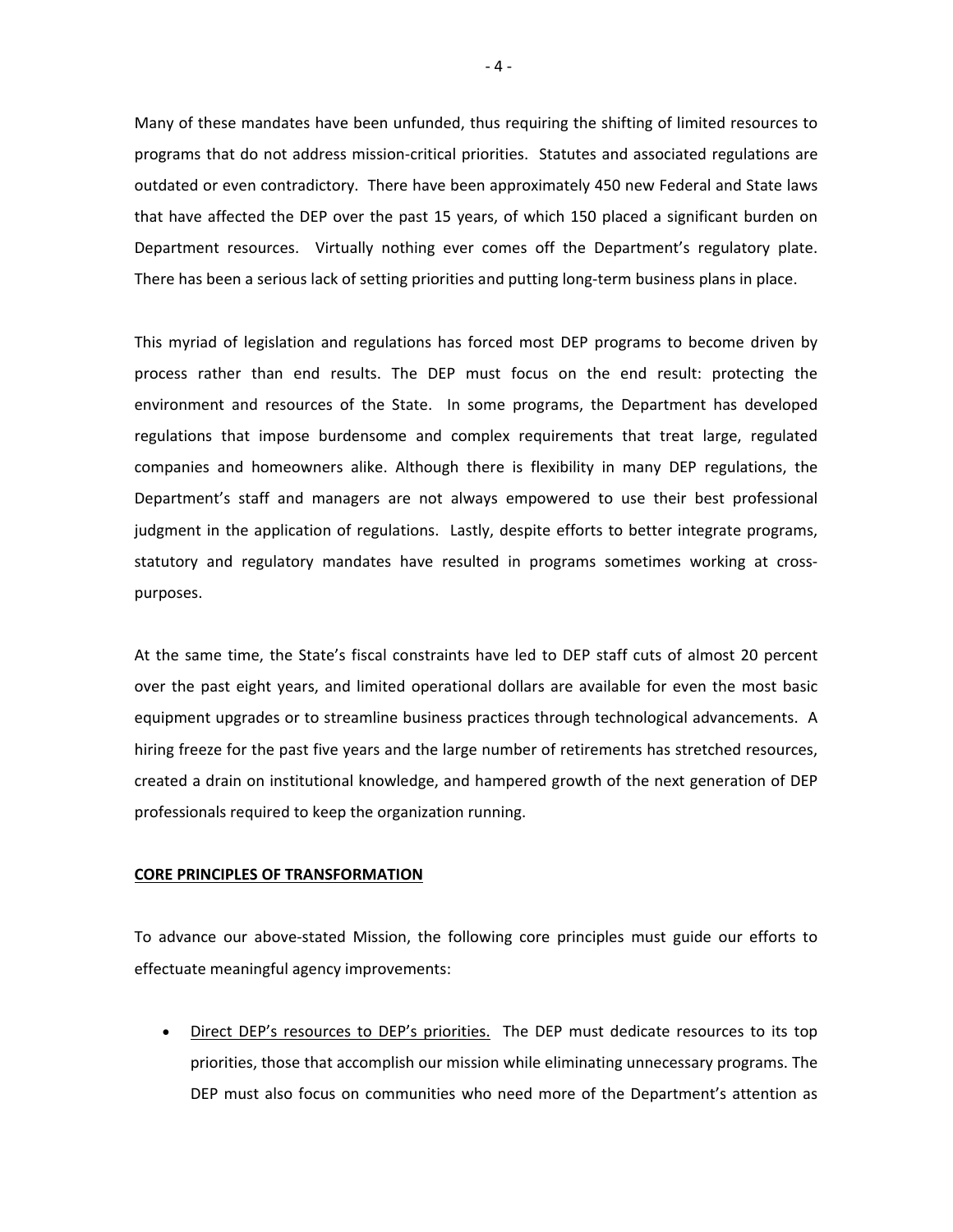they are overburdened by pollution sources. The Department's priorities will be driven by an assessment of data and performance metrics, allocating and reallocating human and technologic resources to meet priority needs.

- Change the culture of DEP to be more customer service focused. DEP employees must be cognizant of the types and levels of need of all of the Department's constituencies. Whether they are individuals, organizations, local governments or businesses coming to the DEP for permits, approvals or other services, each one is a valued customer that must be treated in a professional and courteous manner (e.g. phone calls need to be returned, and questions need to be answered.)
- Leadership and management must occur at all levels of the DEP. Senior DEP Leadership needs to provide clear direction to the entire organization and all managers need to manage.
- Our people are our biggest assets. DEP's almost 3,000 professionals are critical to transforming the organization. All personnel need to get involved in helping to shape the future of the DEP.
- Maximize technology. The Department must take full advantage of available technologies to streamline operations and improve service to the regulated community and public.
- **Encourage stakeholder input.** The Department must utilize inclusive and transparent processes that encourage stakeholder input in the establishment of policy and regulation. Stakeholder involvement and transparent decision‐making must be part of standard operating procedures to ensure that DEP's actions are well‐informed and balanced.
- Integrate economic considerations into statutes and regulations. All future reforms must ensure uncompromised environmental protection while minimizing adverse economic impacts. Credible cost/benefit analyses must be performed to ensure that economic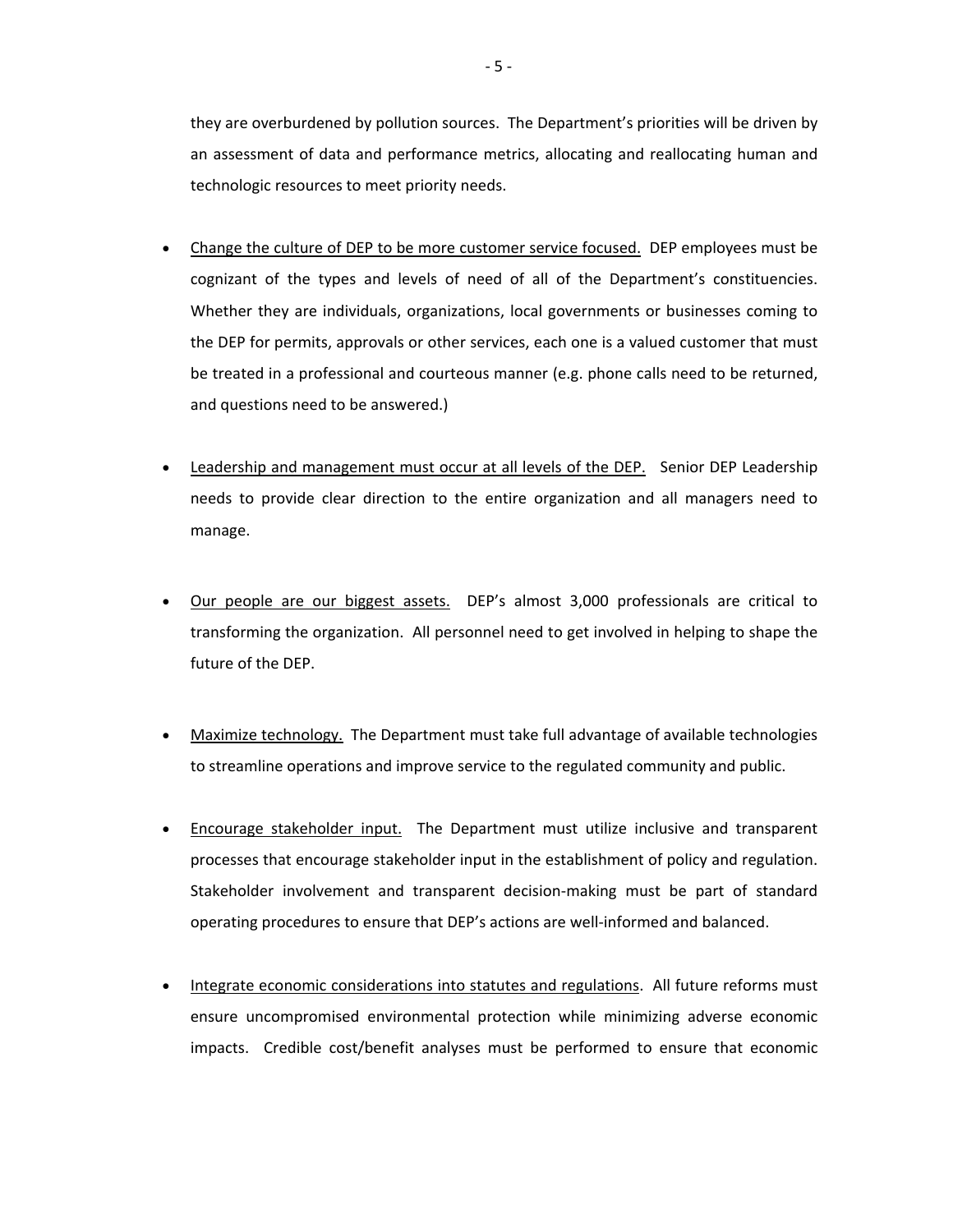impacts are weighed as part of the State's decision-making process. The Department's business model must focus on timeliness and predictability.

- Communications and transparency. Our communications must be constant, transparent and clear to both our internal personnel as well as our external stakeholders.
- Simplify business practices. The Department must undergo a culture change to foster a workplace environment of continuous process improvement. All DEP employees can provide valuable input on how to fix broken processes and business practices. This includes utilizing more permits by rule, general permits, and electronic approval processes.
- Review of regulations to "untie our hands". The Department must provide a systematic review of all DEP regulations, simplify those regulations, provide flexibility, and ensure they focus on the end result. Only then can managers and staff use their best professional judgment, confidently.
- Rely on metrics to measure success and identify challenges. In order to continuously review and improve the Department's operations, processes must be measured and impediments identified through a systematic application of metrics.

# **THE TRANSFORMED DEP**

The goals of the Department's transformation are:

- Stronger protections for the environment and natural resources of the state.
- Managers who are leaders and change agents for the Department.
- Employees who know that they are valued as an integral part of the Department's ability to fulfill its mission and who are passionate about the work that they do.